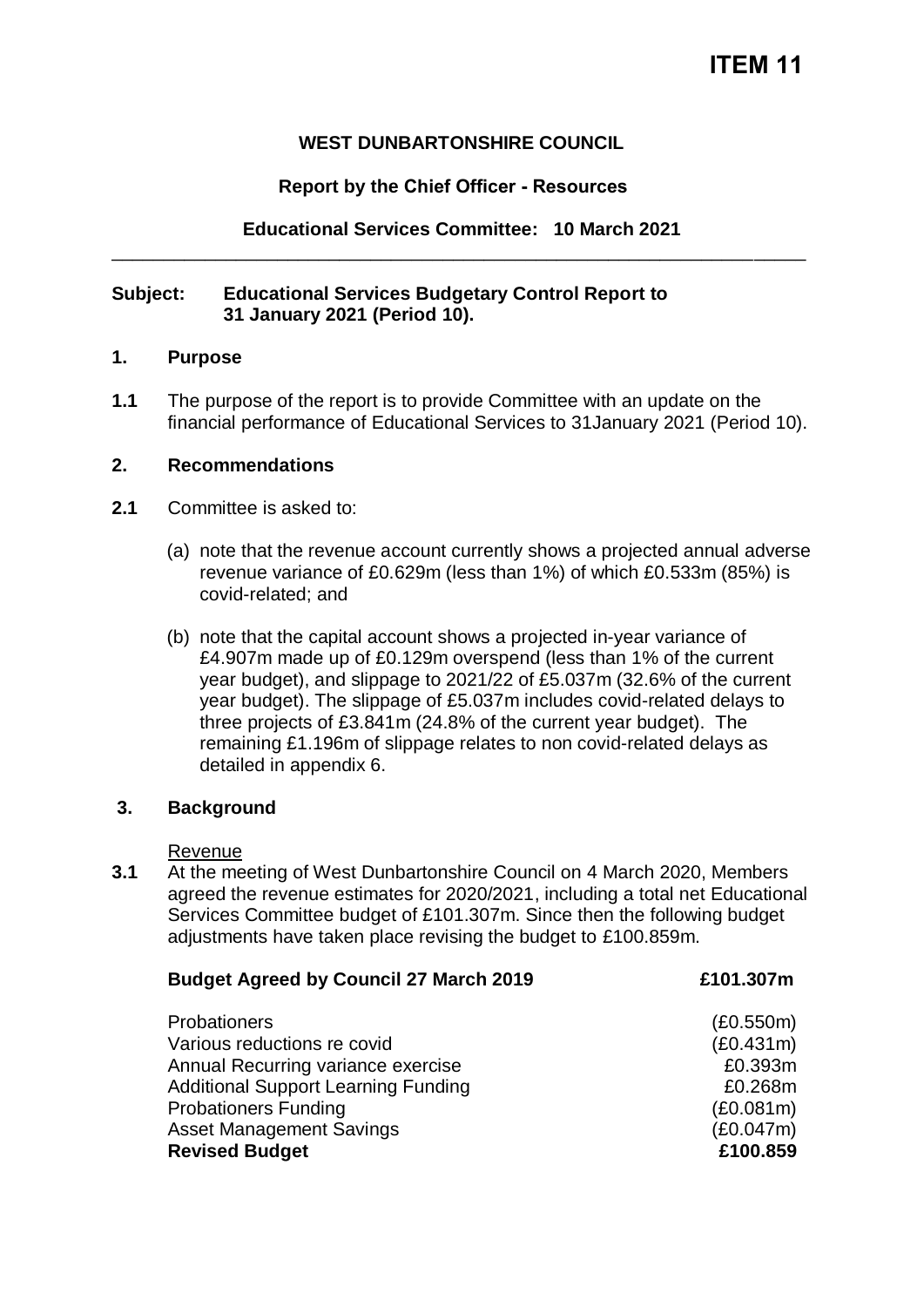## **3.2** Covid 19 Related Budget Adjustments

The completion of an exercise to identify spend which is controllable by services (such as utility costs and transport) has resulted in movement of budget worth £0.431m between services and the Contingency fund. This has transferred some favourable variances which would have been reported by the service to the contingency fund and will alleviate some of the additional spend pressure being identified due to Covid-19.

## **3.3** Annual Recurring Variances Exercise

Following the completion of the Annual Accounts 2019/20, an exercise was undertaken to identify recurring variances in all service areas. This has resulted in a net addition to the budget of £0.393 from the Contingency Fund (principally to cover additional day and residential placements with some reduction in our budget within PPP unitary charges).

**Capital** 

- **3.2** At the meeting of Council on 4 March 2020, Members also agreed the updated 10 year General Services Capital Plan for 2020/21 to 2029/30. The three years from 2020/21 to 2022/23 have been approved in detail with the remaining seven years from 2023/24 to 2029/30 being indicative at this stage. After adjusting for anticipated slippage from 2019/20 into 2020/21, the budget agreed for 2020/21 was £14.638m
- **3.3** Since then, budget adjustments have taken place (through further 2019/20 capital slippage), and new funding in 2020/21 from Scottish Government through the Digital Inclusion Fund, revising the 2020/21 annual budget to £15.461m, as follows:

|                                                       | £m       |
|-------------------------------------------------------|----------|
| Base Budget 2020/21                                   | £16.120  |
| Anticipated Slippage from 2019/20 - March 2020        | (£1.482) |
| Anticipated budget 2019/20 (Council – March 2020)     | £14.638  |
| Additional slippage from 2019/20 - following year end | £0.405   |
| New Scottish Government Digital Inclusion Funding     | £0.418   |
| Revised Base Budget 2020/21 - following year end      | £15.461  |

## **4. Main Issues**

## **Revenue Budget**

- **4.1** The current departmental budgetary position is summarised in Appendix 1, with detailed analysis by service in Appendix 2.
- **4.2** The overall projected full year variance is £0.629m adverse. Some £0.533m of this variance is attributable to covid-related expenditure or income loss (mainly non-capitalisation of salaries ,delays in terminating placements in residential schools and loss of school meal income). Information and all individual variances of over £50,000 are detailed in Appendix 3.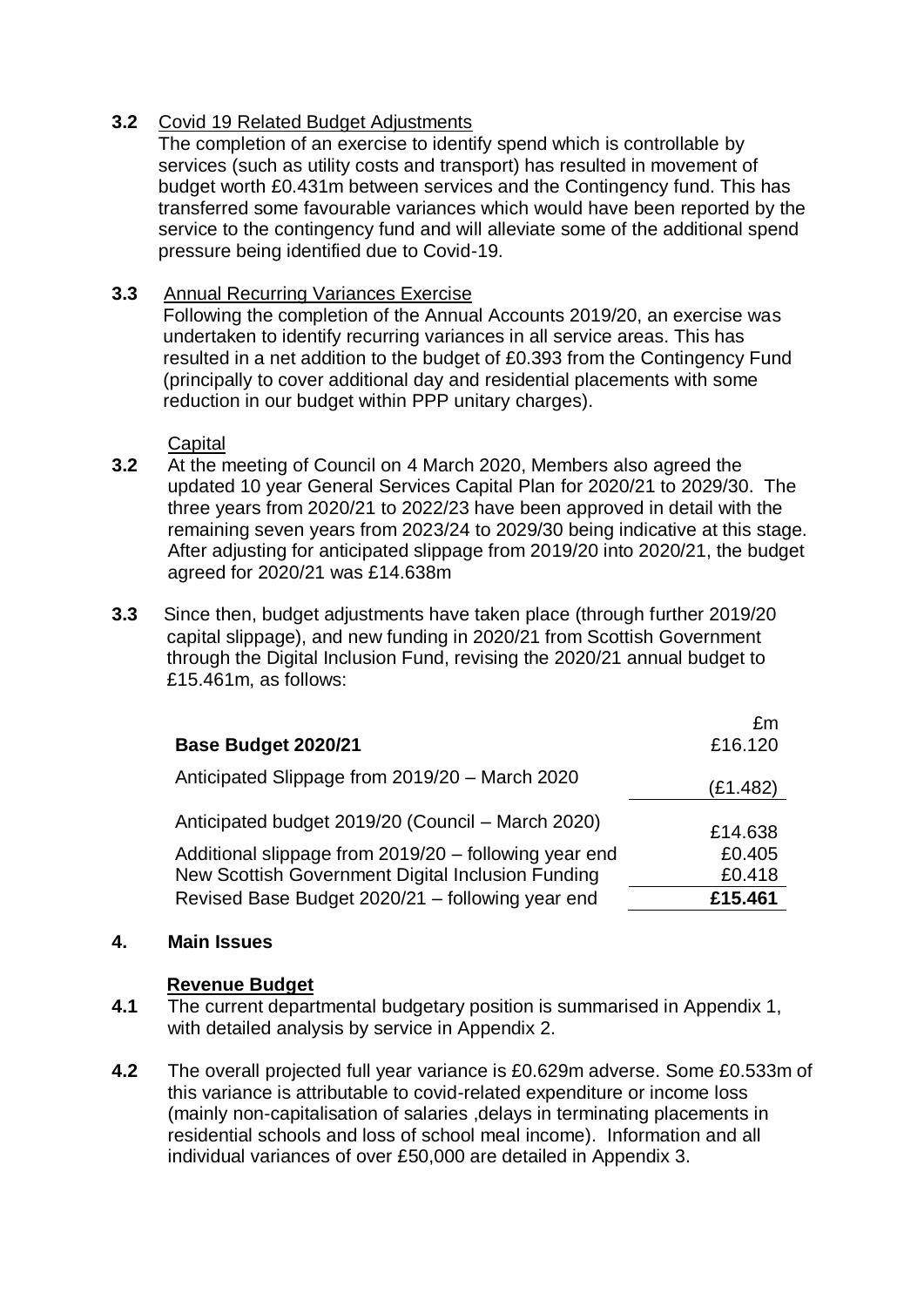- **4.3** During the pandemic for schools and early years establishments to open and remain open as safe environments to both learn and to work in, considerable additional costs are being and will be incurred. From August 2020 to March 2021 it is estimated that our total additional cost to counter the covid impact on our school estate will be £2.6m. To minimise any additional cost to our General Fund this cost will need to be met from our allocation of additional Scottish Government resources and our own resources released as part of our financial flexibilities exercise.
- **4.4** Financial flexibility has been granted to local authorities with regards to the use of three Education ring-fenced grants - Early Years Expansion , Scottish Attainment Challenge (SAC) and Pupil Equity Funding (PEF). The financial flexibility identified from SAC is £0.350m and from Early Years is £1.400m.

Our total flexibilities are therefore £1.754m. The Scottish Government has allocated £50m towards the cost of education recovery and our estimated share of this assistance is £0.852m (the Scottish Government funding is in two parts: an initial £20m – already allocated (£0.326m for WDC); and a potential further £30m to be confirmed should Councils evidence the need for additional support : if confirmed then WDC share is estimated at £0.526m). Total resources from identified financial flexibilities plus Scottish Government funding therefore cover our estimated costs of recovery.

**4.5** Within our budgetary control reports where additional spending (eg additional cleaning) has been incurred income has been brought in to cover this expenditure. The Scottish Government has provided additional resources since early in the financial year as part of its covid-response . A breakdown of sums granted either as a specific grant or as a redetermination within our overall grant settlement is shown below :-

|                                                | £000s |
|------------------------------------------------|-------|
| <b>Winter Support</b>                          | 361   |
| Free school meals (holiday periods)            | 922   |
| Early Years - Childcare providers Transitional |       |
| <b>Support Fund</b>                            | 198   |
| <b>Additional Teaching and Support Staff</b>   | 1,551 |
| Digital Inclusion                              | 448   |
| <b>Education Recovery</b>                      | 1,223 |
| Transport                                      | 18    |
|                                                | 4,721 |

**4.6** Agreed savings and management adjustments for 2020/21 are monitored and of the total being monitored (£0.287m), it is anticipated that all will be achieved (see Appendix 4).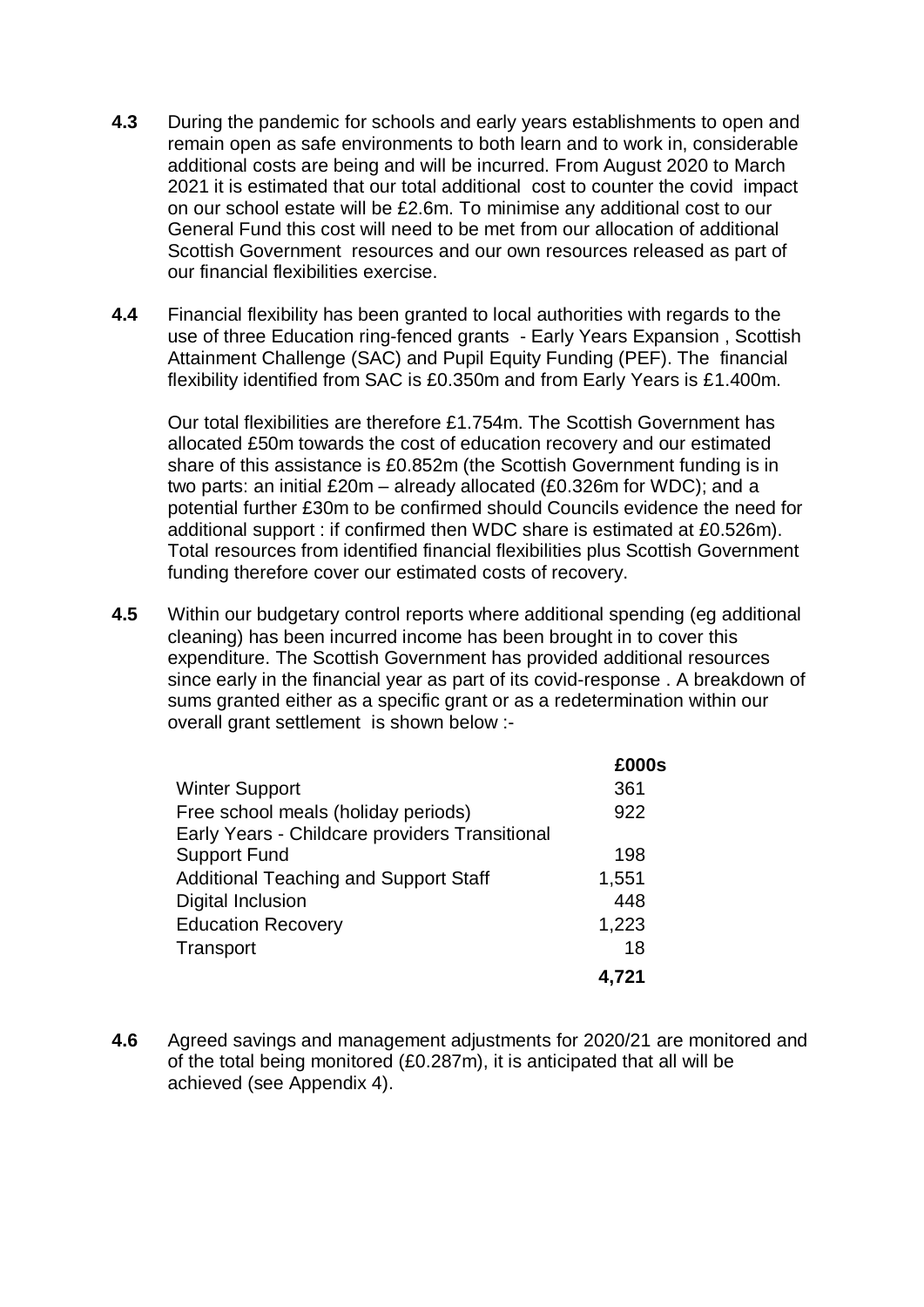# **Capital**

- **4.7** The overall Educational Services programme summary report at Appendix 5 shows that the expected overspend on the project life is anticipated to be £0.128m over the original budget, and expected slippage of current year budget to 2021/22 to be £5.037m. Appendix 6 highlights the projects at red status and are those with overspends and slippage. Appendix 7 highlights all projects at green status, of which none have an in-year adverse variance of over £0.050m.
- **4.8** From the analysis within appendix 6, it can be seen that there are 3 projects with forecast material slippage, listed as follows:

| <b>Project Name</b>               | <b>Slippage</b><br>$(\text{Em})$ |
|-----------------------------------|----------------------------------|
| Schools Estate Improvement Plan   | 2.855                            |
| Schools Estate Improvement Plan - |                                  |
| Phase 2                           | 0.950                            |
| <b>Early Years</b>                | 0.884                            |

## **5. People Implications**

**5.1** There are no direct people implications.

# **6. Financial and Procurement Implications**

**6.1** Other than the financial position noted above and within the appendices, there are no financial or procurement implications of the budgetary control report.

# **7. Risk Analysis**

**7.1** The main financial risks to the ongoing financial position relate to unforeseen costs and/or reduced income streams being identified between now and the end of the financial year. This is particularly sensitive to the ongoing impact of covid19. Finance staff are in regular discussion with budget holders to ensure potential issues are identified as early as possible in order to mitigate this risk.

## **8. Equalities Impact Assessment (EIA)**

**8.1** The report is for noting and therefore, no Equalities Impact Assessment was completed for this report.

## **9. Consultation**

**9.1** The views of both Finance and Legal services have been requested on this report and they have advised there are neither any issues nor concerns with the proposal. As the report is for noting no further consultation is envisaged.